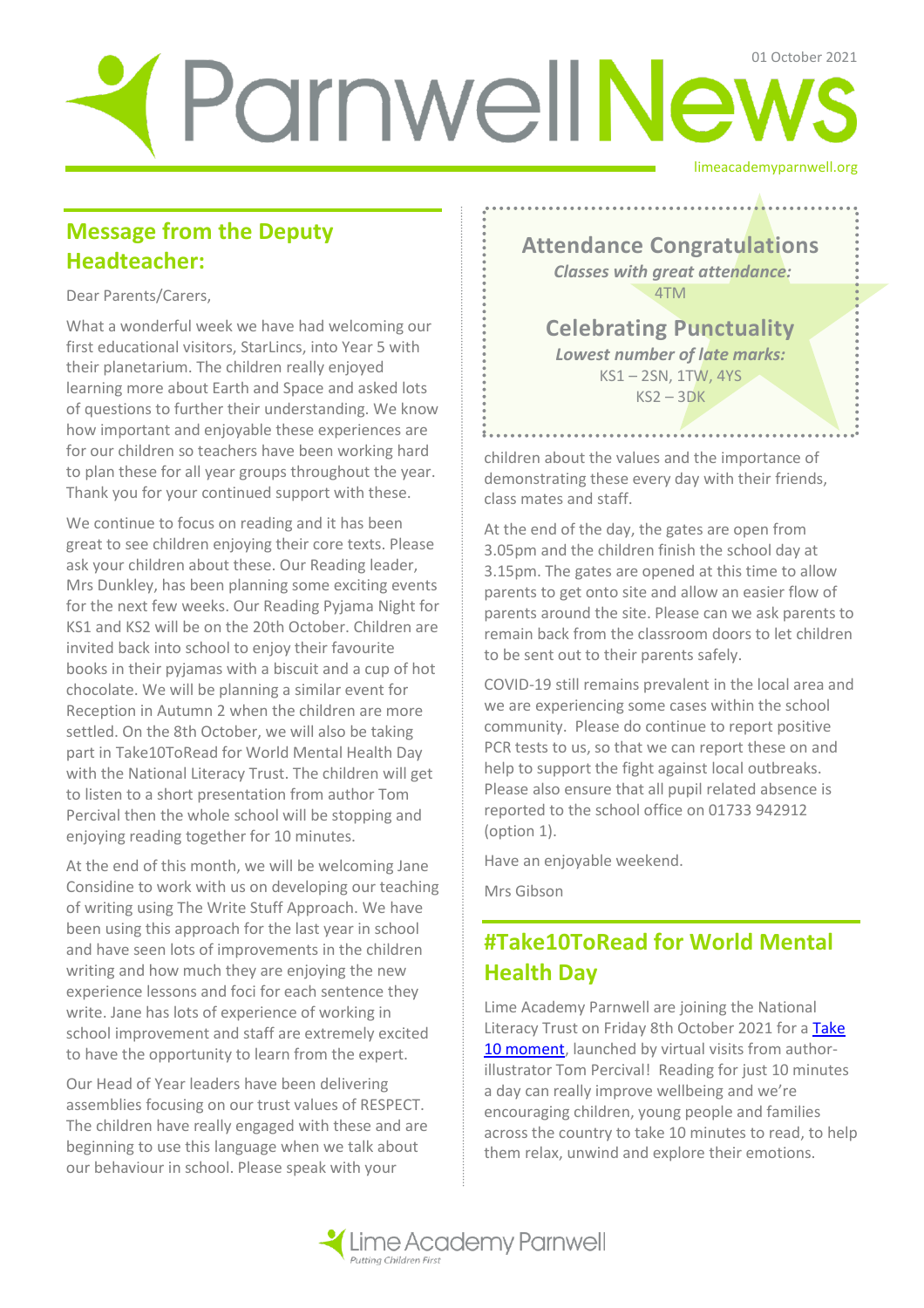

## **Special Delivery in Year 2**

In Year 2 they have been learning about Paddington and his adventures. This afternoon they have had a special delivery from a certain bear, if you are in Year 2 make sure you keep your eyes peeled when you come to school on Monday morning.



#### **Planetarium visit in Year 5**

On Tuesday, 28th September Year 5 had the wonderful opportunity to experience a visit to the school from Starlincs Mobile Planetarium. They set up an impressive inflatable Planetarium accessed through a dark and winding tunnel. They learned about the planets, the moon and its phases. Finally, they went on a journey through the stars investigating the constellations of the night sky!



# **Learning about emotions in Reception**

This week, Reception have been learning all about emotions using the book, The Colour Monster. They have been discussing why we feel different emotions and how we can help ourselves or others. The children will be bringing home their Home Learning books for the first time today with some activities linked to their learning.



## **Do you play the Guitar?**

Mr Kaz's guitar playing in 3DK has inspired members of his class to buy their own guitars. Even bringing them in to be tuned and played by Mr Kaz! If any other children in the school are struggling to tune their guitars, Mr Kaz has volunteered to tune them so that they are ready to play! Just let Mr Kaz know!